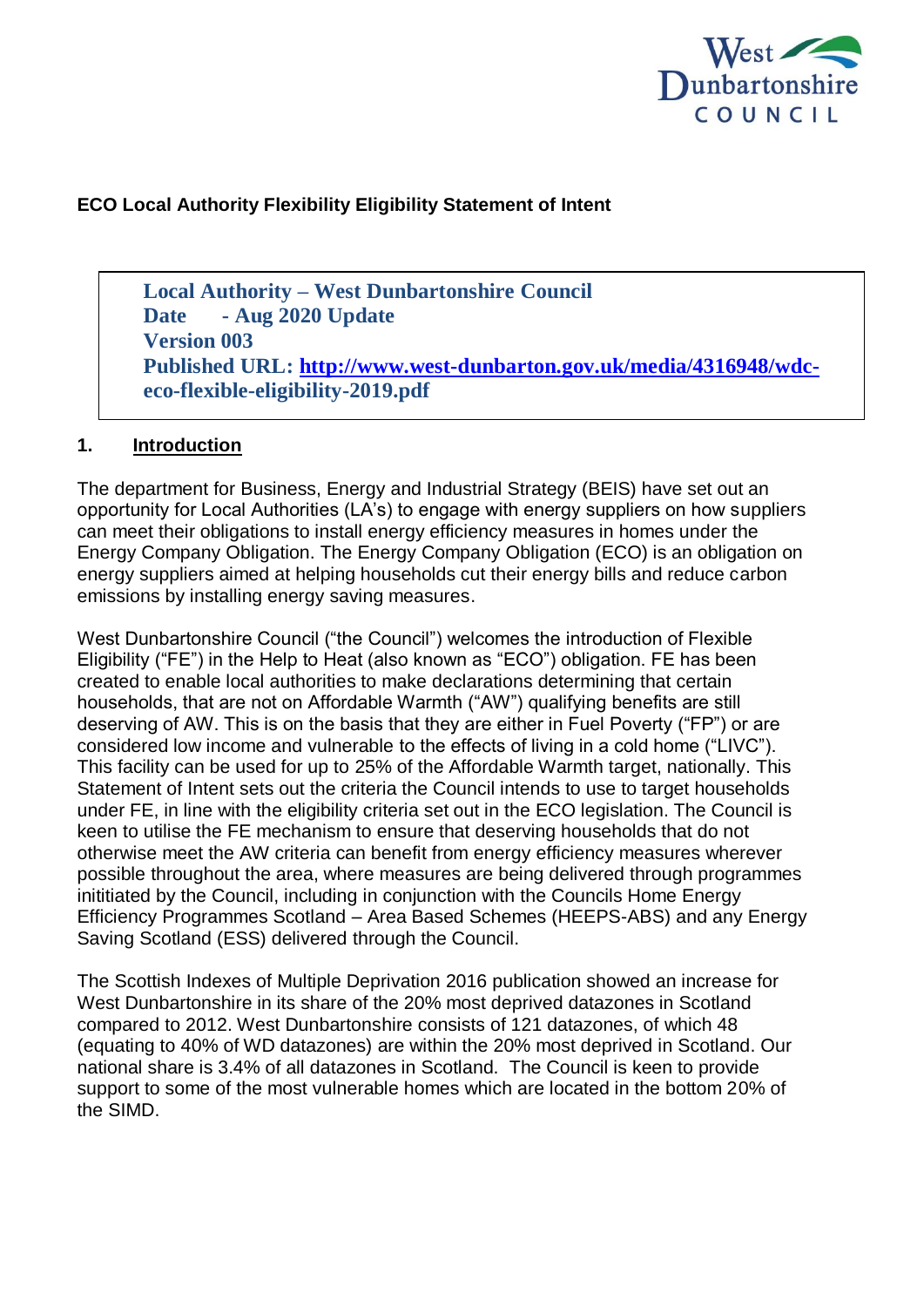The Council plans to introduce Flexible Eligibility in conjunction with its Home Energy Efficiency Programme for Scotland: Area Based Schemes (HEEPS: ABS) programme which is co-ordinated by the Council and delivered via a managing agent. Flexible Eligibility will be utilised in a number of ways:

- $\triangleright$  To assist eligible households who are having works undertaken via the HEEPS: ABS and Energy Efficient Scotland programmes but require additional funding beyond that available from HEEPS: ABS to undertake the works.
- $\triangleright$  To assist eligible households by providing additional appropriate measures beyond that which is available via the HEEPS: ABS. This may include heating replacement, or further insulation measures in addition to other insulation works that are being carried out.

The Council will seek to identify households that meet Flexible Eligibility criteria through any EES programmes managed by the Council and make ECO Flex declarations for those that do not meet ECO affordable warmth group (AWG) criteria or are not eligible for support through the Scottish Government's Warmer Homes Scotland scheme and that can benefit from ECO funded measures.

The Council anticipates that Flexible Eligibility will provide access for energy efficiency measures to residents who may not have qualified for help in the past. Where the Council sets up arrangements to support householders access ECO funded measures by making ECO Flexible Eligibility declarations, the Council will only work with partners that have been selected by the Council to deliver such schemes.

Please note that when the Council makes a declaration to a supplier on behalf of a household, this does not guarantee that a measure will be installed. The final decision will rest with the supplier, who will take into account a number of factors including the savings that can be achieved for a property, as well as whether the supplier has already reached their targets. This is restricted to partners of the Council appointed to deliver HEEPS-ABS and EES projects.

### COVID-19

All contractors delivering measures via the Council's ECO Flex scheme must make sure that tenants and householders, subcontractors and workers, together with their families, are protected against the risk of transmission of COVID-19 and that the published Scottish Government health protection guidance is followed

WDC regards the implementation of Flexibility Eligibility to be in line with current Council policies, namely:

- Local Housing Strategy 2017 -2022
- $\triangleright$  Strategic Plan 2017-2022
- Climate Change Strategy 2012

measures. The final decision on whether any individual household will receive an offer of funded energy efficiency **IMPORTANT NOTE:** Inclusion in a Declaration of Eligibility issued by the Council will not guarantee installation of measures rests with obligated energy suppliers or their contractors. The final decision will depend on identification of eligible measures, the supplier or contractor's assessment of the cost-effectiveness of installing measures and whether obligated energy suppliers have achieved their Help to Heat targets.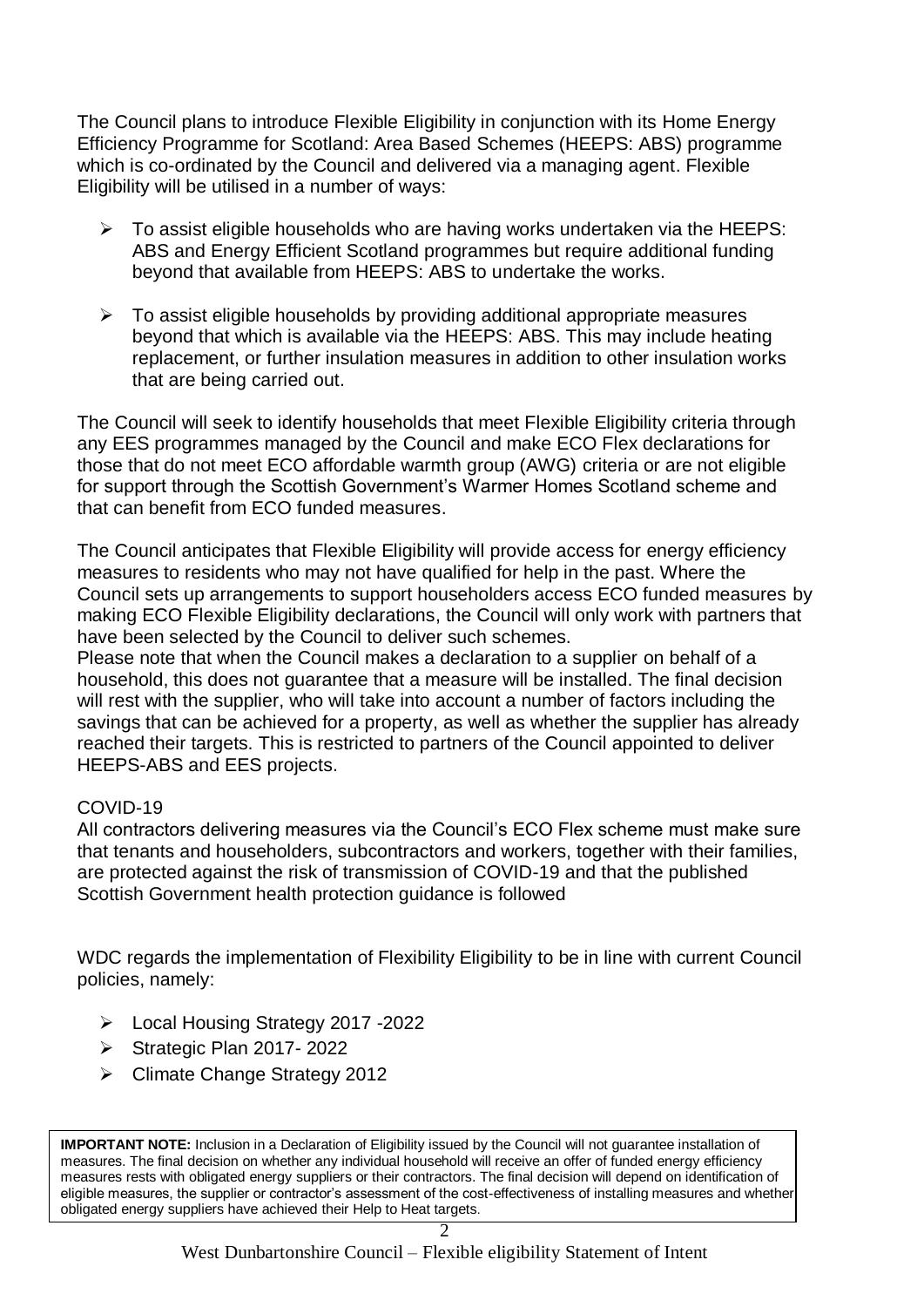This section sets out the criteria that the Council intends to use to identify and target households that may benefit from the installation of measures under FE. The ECO legislation and the BEIS guidance in relation to FE envisage three categories of eligibility:

- $\triangleright$  FP: Households with low income and high heating costs
- $\triangleright$  LIVC: Households with low income who, because of health, disability, age or other reason, are vulnerable to the impact of living in a cold home
- $\triangleright$  Solid wall insulation "in-fill": Eligibility criteria to facilitate solid wall insulation schemes including households that are not necessarily in fuel poverty or vulnerable.

Since the first two of these eligibility routes both relate to household income, we first set out here the criteria we intend to use to identify and target low income, as part of the identification of FP and LIVC.

The Council notes that, under the ECO legislation and BEIS guidance, FE is only open to those living in owner-occupied or private rented sector housing (collectively "private housing") and is not open to those in social housing. Declarations will not be made in relation to social housing.

### **a. Criteria for identifying low income**

The Council intends to utilise the following as indicators of low income:

- (a) household gross income levels as self-certified by the householder or estimated by a frontline Council worker, or partner working on the Council's behalf, as being below a threshold; or
- (b) a member of the household receiving certain qualifying benefits (see below); or
- (c) significant and persistent debt problems including energy debt;

For private rented sector properties, the income of the resident (occupying tenant) of the household is considered rather than that of the landlord.

The gross income thresholds we intend to apply in the assessment of low income are set out in the table below. These are taken from the income levels utilised in the ECO Affordable Warmth qualification criteria.

The Council also intends to extend eligibility for FE to all private sector households in receipt of **any** means-tested benefits that do not qualify under the broader AW criteria. Means tested benefits that will be used as indicators of low income for FE will include Housing Benefit, Pension Credit Savings Credit and any tax credits (CTC, WTC, UC) where the household is not Home Heat Carbon Reduction Obligation (HHCRO) eligible.

The Council will reserve the right to exercise discretion when determining eligibility around the thresholds and criteria set out above, where the Council has evidence that residents are struggling financially.

In delivering its ECO Flexible eligibility scheme, the Council will seek to identify households that have fallen into fuel poverty as a result of the economic impact of the COVID-19 lockdown, in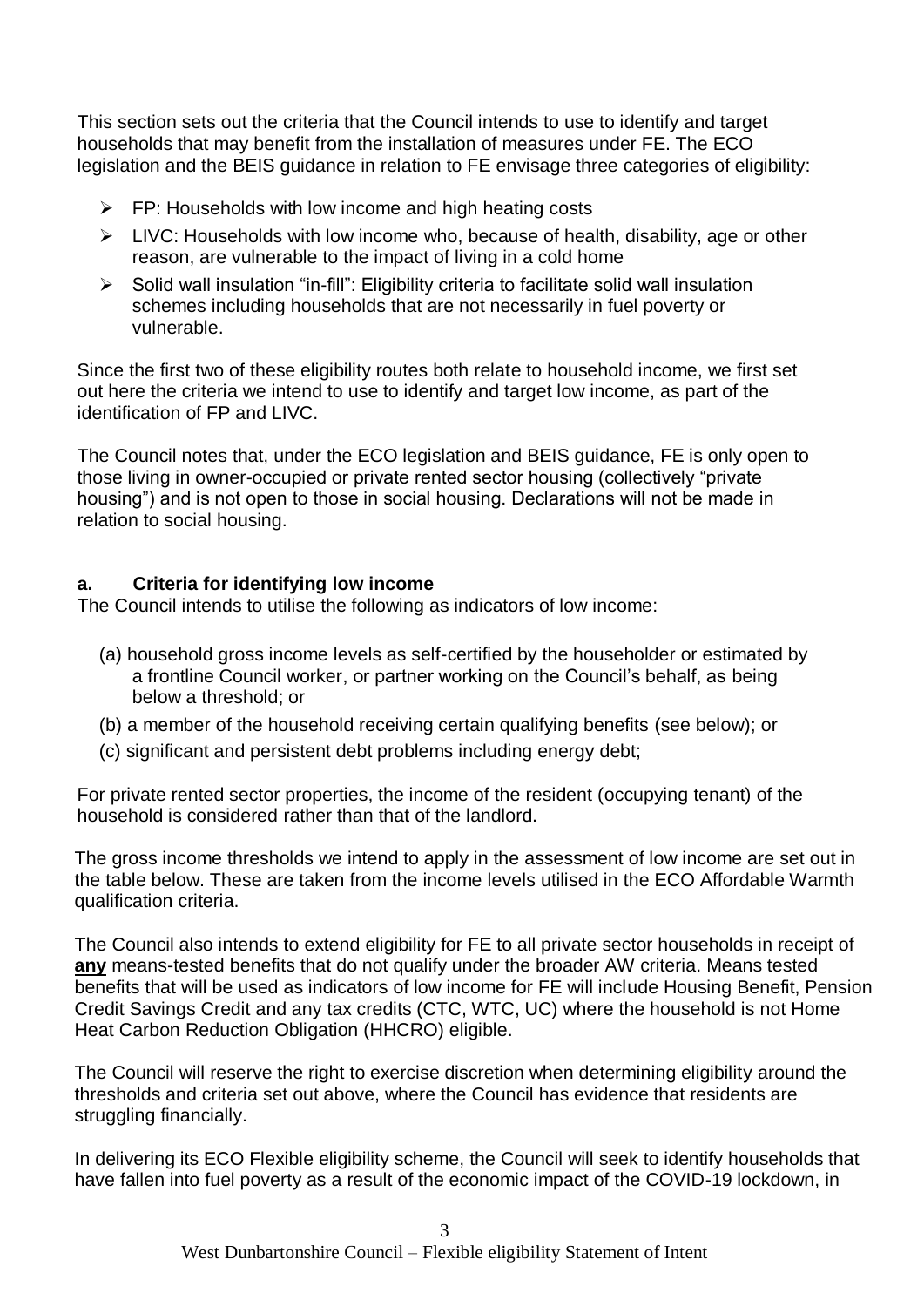addition to following existing HEEPS ABS guidance on eligibility criteria, based on income limits, which allow for discretionary declarations.

Fuel poor households and households found to be in extreme fuel poverty will be offered referrals to other agencies for additional assistance.

## **b. Criteria for identifying FP households**

The legislation and guidance state that those households in private housing, combining low income with high home heating costs should be eligible for FE in this category. The income component of eligibility is set out in (2.a) above. The criteria to be used as indicators of high heating costs are:

- $\triangleright$  The house has an EPC with an E, F or G energy efficiency rating
- $\triangleright$  The primary heating source for the home is not mains natural gas
- $\triangleright$  The home is large with four or more bedrooms
- $\triangleright$  The main wall type of the property is uninsulated solid wall or cavity wall
- $\triangleright$  The home is a park home or static mobile home
- $\triangleright$  Through disability, health or other condition the home is occupied for long periods or needs to be heated to abnormally high temperatures. Note that most residents in this category will also qualify under the LIVC criteria set out below
- $\triangleright$  The resident family has small children below school age (under the age of 5).

#### **Table**

Recommended after housing costs (rent, mortgage, council tax, factoring, home insurance etc.) and tax/national insurance deductions equalised income thresholds, by household composition and figure applied to West Dunbartonshire Council's scheme after taking climate into account.

| Household<br>Composition | After housing<br>costs<br>threshold<br>recommende<br>d by BEIS | plus 15% local<br>colder climate<br>adjustment | After housing costs<br>threshold applied for<br><b>West Dunbartonshire</b><br><b>Council ECO Flexible</b><br>Eligibility scheme. |
|--------------------------|----------------------------------------------------------------|------------------------------------------------|----------------------------------------------------------------------------------------------------------------------------------|
|                          |                                                                |                                                |                                                                                                                                  |
| 1 Adult                  | 9,300.00<br>£                                                  | £1,395.00                                      | £10,695                                                                                                                          |
| and 1 child              | 12,200.00<br>£                                                 | £1,830.00                                      | £14,030                                                                                                                          |
| and 2 child              | £ 15,000.00                                                    | £2,250.00                                      | £17,250                                                                                                                          |
| and 3 child              | 18,000.00<br>£                                                 | £2,700.00                                      | £20,700                                                                                                                          |
| and $4+$ child           | £ 21,000.00                                                    | £3,150.00                                      | £24,150                                                                                                                          |
| 2 Adults                 | £ 15,200.00                                                    | £2,280.00                                      | £17,480                                                                                                                          |
| and 1 child              | £ 18,200.00                                                    | £2,730.00                                      | £20,930                                                                                                                          |
| and 2 child              | £ 21,100.00                                                    | £3,165.00                                      | £24,265                                                                                                                          |
| and 3 child              | 24,100.00<br>£                                                 | £3,615.00                                      | £27,715                                                                                                                          |
| and $4+$ child           | £ 26,800.00                                                    | £4,020.00                                      | £30,820                                                                                                                          |

Households where the main householders are in receipt of the maximum guarantee element or savings element of pension credit will also be deemed to have satisfied the income threshold requirement.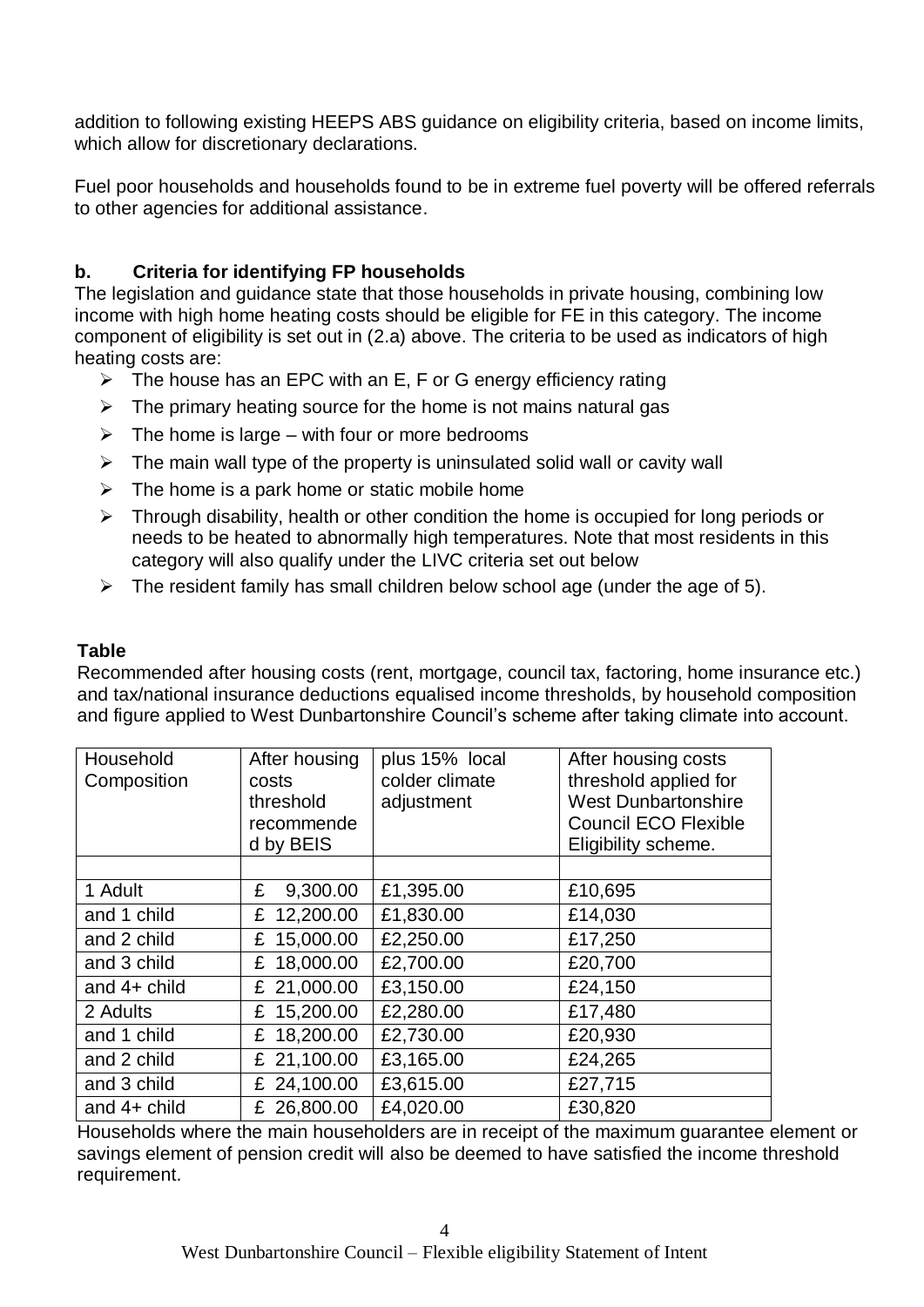## **c. Criteria for identifying LIVC households**

The legislation and guidance state that those households in private housing, combining low income with health, disability, age or other conditions that result in a vulnerability to the effects of living in a cold home should be eligible for FE in this category. The income component of eligibility is set out in (2.a) above. The criteria to be used as indicators of vulnerability to cold are sub-divided into:

- $\triangleright$  Health-related criteria (long-term health conditions), which reflect the National Institute for Health and Care Excellence (NICE) 2015 guidance on excess winter deaths and illness caused by cold homes
- $\triangleright$  Benefits-related criteria
- $\triangleright$  Other vulnerability indicators. These are set out below.

### **Long-Term Health Conditions:**

- $\geq$  Cardiovascular condition (incl. coronary heart disease, stroke, hypertension, transient ischemic attack)
- $\triangleright$  Respiratory condition (incl. COPD, asthma)
- Neurological or neurobiological condition (incl. dementia, Parkinson's disease, MS, epilepsy, fibromyalgia, ME)
- Musculoskeletal conditions (incl. arthritis, limited mobility, recently attended hospital due to a fall)
- $\triangleright$  Blood conditions (incl. Sickle cell disease, thalassemia)
- **≻ Cancer**
- Moderate to severe mental illness (incl. schizophrenia, bipolar disorder and depression, where receiving regular treatment)
- $\triangleright$  Severe learning disabilities
- Autoimmune or immunodeficiency diseases (incl. lupus, diabetes, HIV)
- Terminal illness
- Other illness exacerbated by cold (confirmed by GP) Benefits-related criteria:
- ▶ Pensions Saving Credit
- **≻ Carer's Allowance**
- ▶ Housing Benefit or Council Tax Reduction
- A Disability Benefit (incl. Attendance Allowance, DLA, PIP) Other Vulnerability Indicators:
- $\triangleright$  On the Priority Services Register of utility company
- ▶ Core Group Warm Home Discount recipient
- $\triangleright$  Victim of domestic violence
- $\triangleright$  Recent bereavement
- $\triangleright$  Moving in and out of homelessness
- $\triangleright$  Recent immigrant or asylum seeker
- $\triangleright$  Physical or sensory disability

#### **Solid Wall in-fill scheme requirements**

The Council intends to support energy efficiency improvement projects for vulnerable Households in the area where solid wall is technically feasible permitted under planning legislation and can attract funding. The Flexible Eligibility powers allows for homes in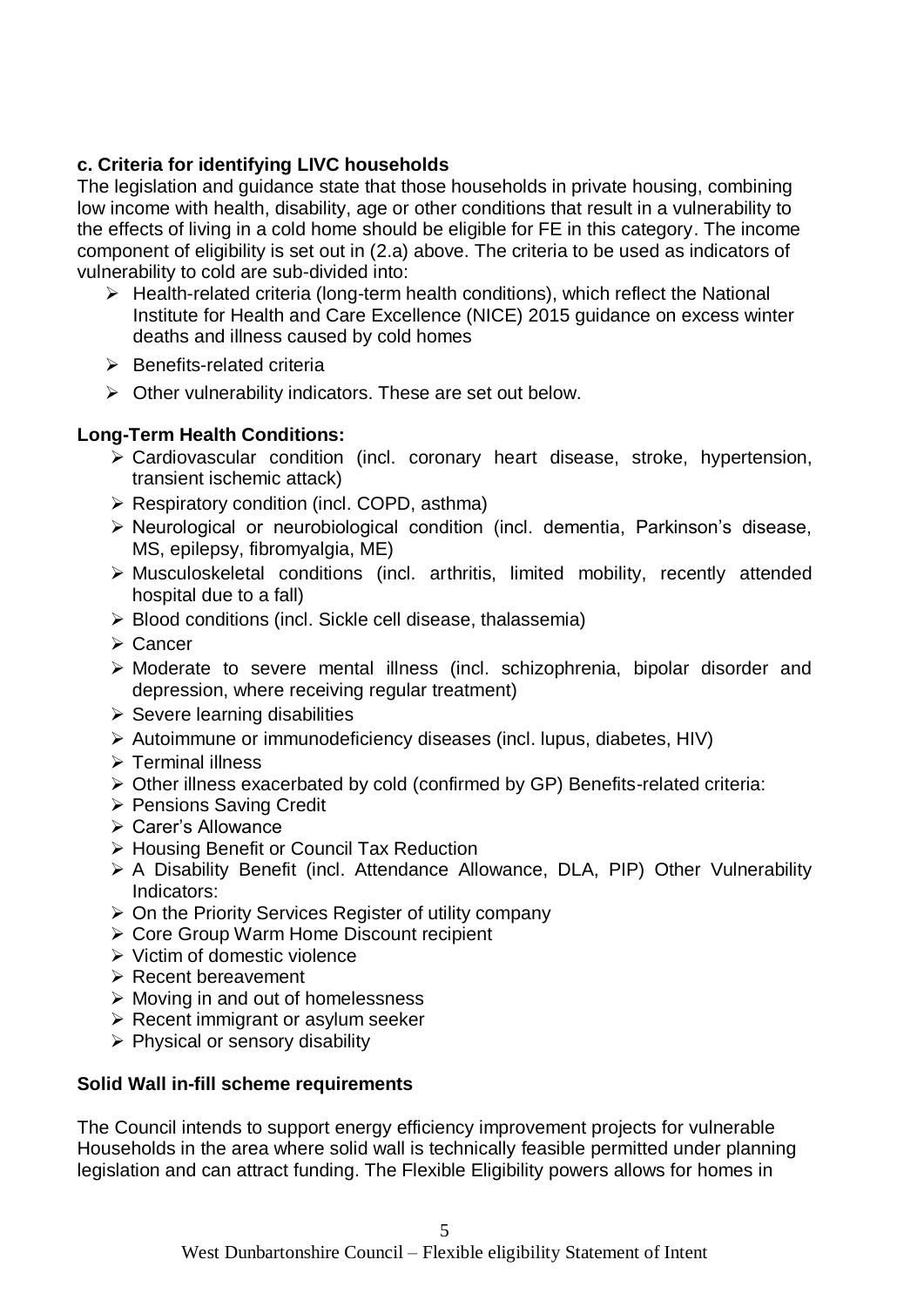these targeted areas that are not in fuel poverty or vulnerable to be funded. This means that the aesthetic benefits of external solid wall and the economies of scale from working in localised areas can be realised.

Non-fuel poor households eligible for solid wall insulation in-fill must be:

- In the same terrace as:
- In an immediately adjacent building to, or;
- In the same building as the household that does meet the criteria.
- In-fill eligibility must meet the minimum percentages set out below:

| <b>Property Type</b>                                                                                                                                                                                          | LA declaration<br>requirements                                                                                                              | In-fill available                                                                                    |
|---------------------------------------------------------------------------------------------------------------------------------------------------------------------------------------------------------------|---------------------------------------------------------------------------------------------------------------------------------------------|------------------------------------------------------------------------------------------------------|
| Property consisting of a<br>pair of semi-detached<br>houses or bungalows, or<br>a building containing no<br>more than 2 domestic<br>premises                                                                  | At least one of the two<br>properties must be<br>declared by the Council<br>as fuel poor i.e. 50% of<br>the properties must be<br>fuel poor | The other properties to<br>which it is directly<br>adjoined is eligible for<br>solid wall insulation |
| Project consisting of any<br>premises that are<br>contained in the same<br>building (e.g. flats),<br>immediately adjacent<br>buildings (e.g.<br>neighboring detached<br>properties) or in the same<br>terrace | At least 50% of properties<br>must be declared by the<br>Council as fuel poor                                                               | The other 50%                                                                                        |

### **d. Additional eligibility route for FP/LIVC**

The Council recognises that the intention of flexible eligibility was to enable Councils to be more flexible in approach, to reach those in need. In line with this our additional route for identifying FP/LIVC is area-based.

#### Area-based:

The Council recognises that a widespread area-based application of FE would not meet our intention that FE is targeted specifically on FP and LIVC, as it is expected that most geographical areas will be home to those in FP/LIVC and those in better off households. However, we have identified a small number of geographical areas where the extent of deprivation is extreme, and the Council believes that there will be a very high proportion of FP/LIVC households. By including all residents in these areas as eligible for declarations (where suitable energy efficiency measures are identified), it would be possible for the Council to take action on an area-based, community level to increase the impact of schemes and the benefit to residents. This will also enable FE to work more closely with other area-based activities in Scotland such as HEEPS-ABS.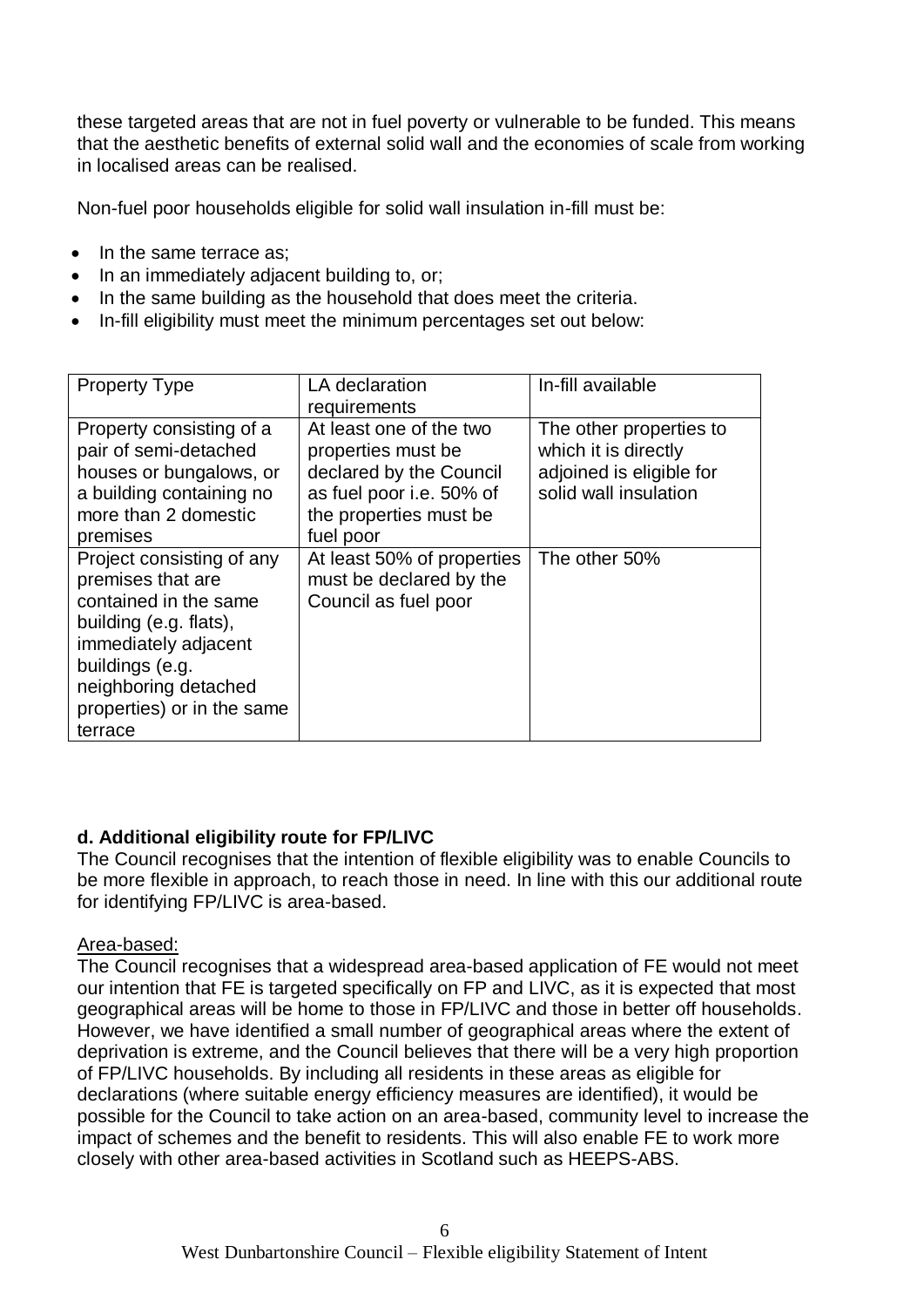In order to determine areas that are most suitable for an area-based approach, the Council has utilised data from the Scottish Index of Multiple Deprivation dataset. We will be targeting our 40% data zones which are in the lowest 20% rank nationally for multiple deprivations.

## **3. Acting on behalf of another local authority**

West Dunbartonshire Council is not acting on behalf of another Local Authority to issue declarations of eligibility.

## **4. Joint statement of intent**

West Dunbartonshire Council do not intend to issue a joint SOI with another Local Authority.

## **5. Governance**

The officer below will be responsible for signing Declarations on behalf of the Council: Name: Alan Young

Job title: Housing Asset & Investment Manager Email: alan.young@west-dunbarton.gov.uk

The key governance consideration is confirming that households meet the eligibility criteria set out in this Statement of Intent prior to a Declaration being issued. In issuing Declarations, the officer above will consider eligibility evidence provided to it when requests for Declarations are made (for non-social housing residents), in particular in relation to the key referral routes set out in the next section.

# **6. Referrals**

The Council is keen to secure the maximum number of energy efficiency measures, including but not limited to those funded through FE. We see FE as an important component of this, and therefore aim to utilise a number of different strategies to generate referrals.

Our plan at the present time is for all initial FE referrals to be channelled through Council frontline staff and trusted third party agencies such as:

- $\triangleright$  Referrals from an ECO measure provider in the agent/contractor engagement phase of a HEEPS-ABS
- **▶ Referrals from NHS Scotland**
- $\triangleright$  Referrals from Home Energy Scotland (HES)

# **7. Evidence, monitoring and reporting**

To facilitate internal monitoring and reports the Council and their Delivery Partner will be required to evidence records to support household eligibility and information received from suppliers or installers on measures installed.

 $\triangleright$  Prior to any property being included in a Declaration, the Council will require information on the FE criteria that each household meets along with supporting evidence.